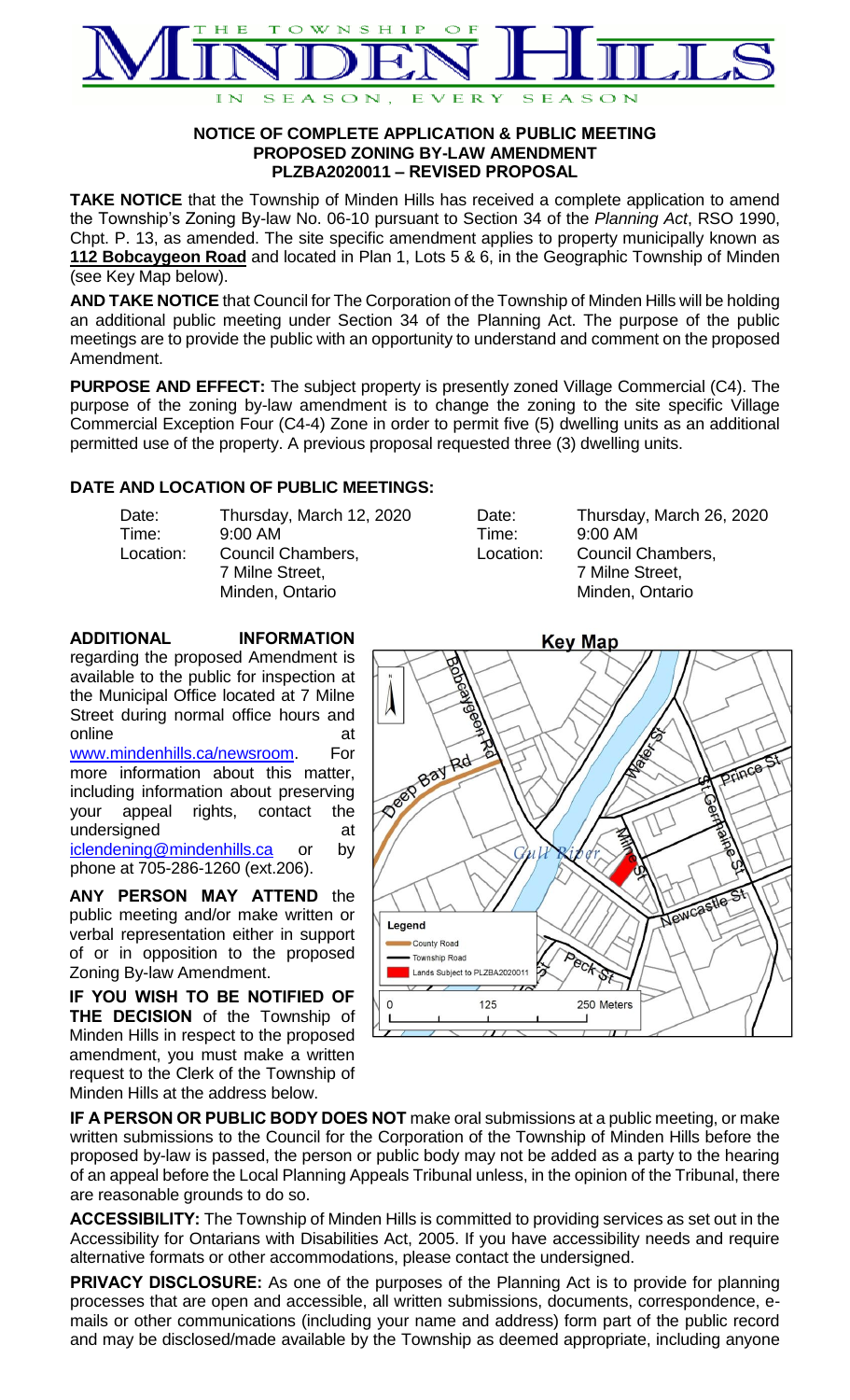

requesting such information. Please note that by submitting any of this information, you are providing the Township with your consent to use and disclose this information as part of the planning process.





DATED this 5<sup>th</sup> day of March, 2020 Ian Clendening, MPl., Planner

Township of Minden Hills, 7 Milne Street, P.O. Box 359, Minden, ON, K0M 2K0

We cannot guarantee the exact time the Public Meeting will commence as the time may vary depending on the number of items on the agenda and the complexity of each matter brought forward.